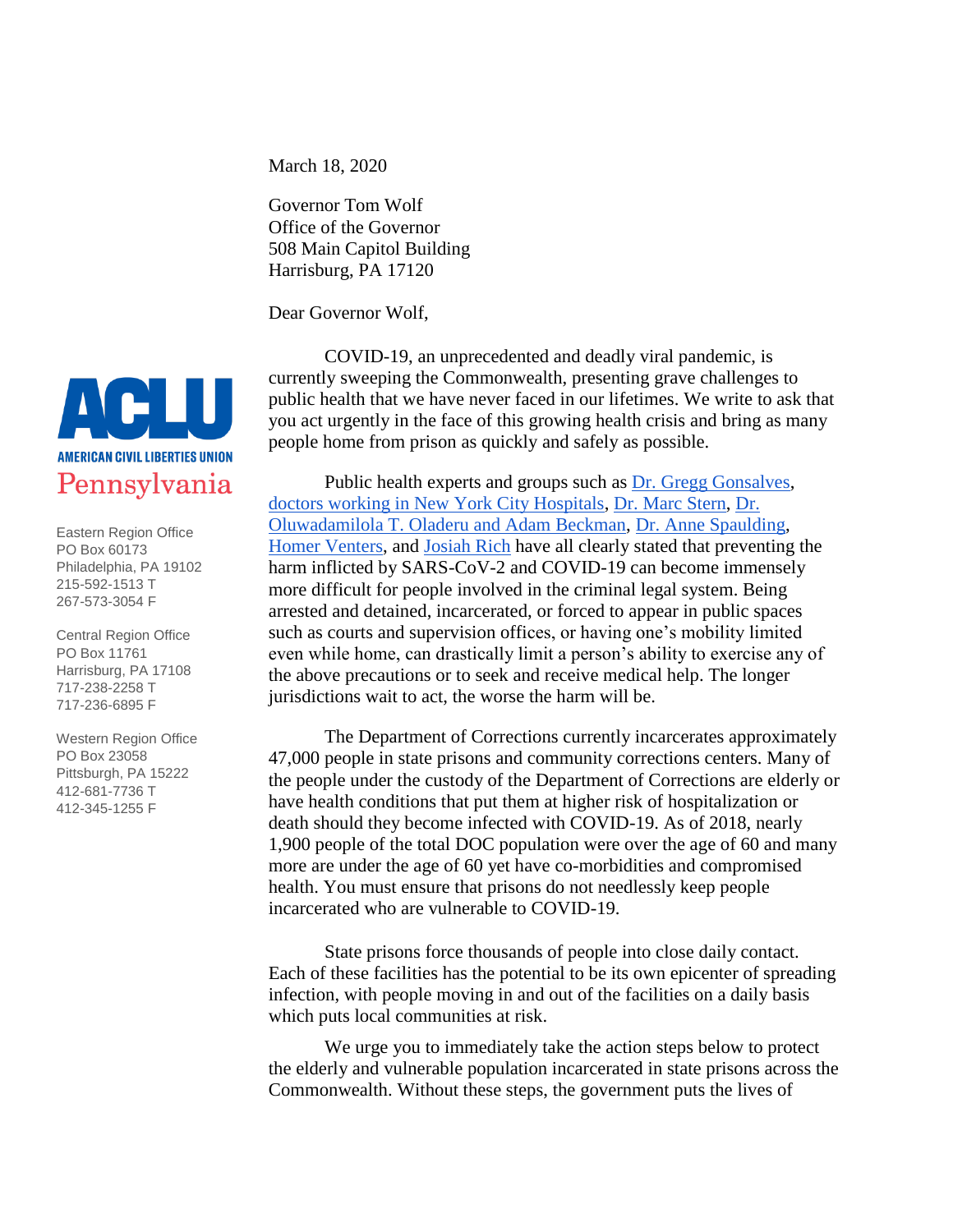incarcerated individuals, correctional personnel, and communities at risk. The only treatment currently available for those who contract a life-threatening case of COVID-19 is supportive care through a ventilator. Currently, the DOC has only four ventilators all of which are at SCI-Laurel Highlands. SCI-Laurel Highlands currently houses 1,521 individuals, all of whom are elderly or suffer from severe illness or disease, creating a particularly dangerous situation for individuals housed at this facility that cannot be addressed by the facility's medical infrastructure. Failure to attend to this situation will mean a death sentence for many individuals in our Commonwealth.

The current moment demands that we bring as many people home as quickly and safely as possible to avert a human rights catastrophe. We must figure out how to reduce the number of people who are clustered together and by doing so reduce the amount of harm that will come when COVID-19 hits the prisons.

As Governor, you have a uniquely powerful role to play in stopping the spread of COVID-19 and limiting the harm it inflicts by decreasing incarcerated populations and creating a culture in which transparency, safety, and the health of all people are the paramount concerns. We ask you to take the following measures to immediately reduce the population of the DOC:

- Explore emergency measures to release as many elderly people and as many people with comorbidities and complex medical needs from prison as quickly and safely as possible. The most vulnerable are obviously the elderly, as well as people with cardiovascular disease, diabetes, chronic respiratory illness, high blood pressure, and cancer or who are pregnant.
- Mandate that those who are processing these releases are coordinating with local service providers and public health experts so that people who may not be able to return home have a safe, accessible place to be that is also close to medical facilities and services. As detention centers pose many of the same risks as prisons, the Governor should order DOC not to release anyone into ICE custody.
- Mandate data collection and distribution from all criminal legal system agencies and actors who are part of the state's coronavirus response, as sharing information about this virus is essential in limiting the damage it will cause.
- Direct the Department of Corrections to exercise its authority and direct Community Corrections Centers to immediately grant furloughs to people in its centers who have home options to reduce the CCC population during this crisis.
- Direct the Department of Corrections to make medical furloughs immediately eligible for vulnerable populations within the Department of Corrections and expedite their processing and release.
- Finally, consider issuing Executive Orders that seek to achieve the goals and remedies outlined above, particularly where local system actors are awaiting that guidance.

**Probation and Parole Agents and Parole Boards** must also exercise their authority to quickly reduce the number of people in prison. The Parole Board has the immediate ability to release people who have already served their minimum term of incarceration and the authority to grant parole *sua sponte* "when the interests of justice require." 61 Pa.C.S. § 6137, 6139. As Governor you should direct the PA Parole board to do the following: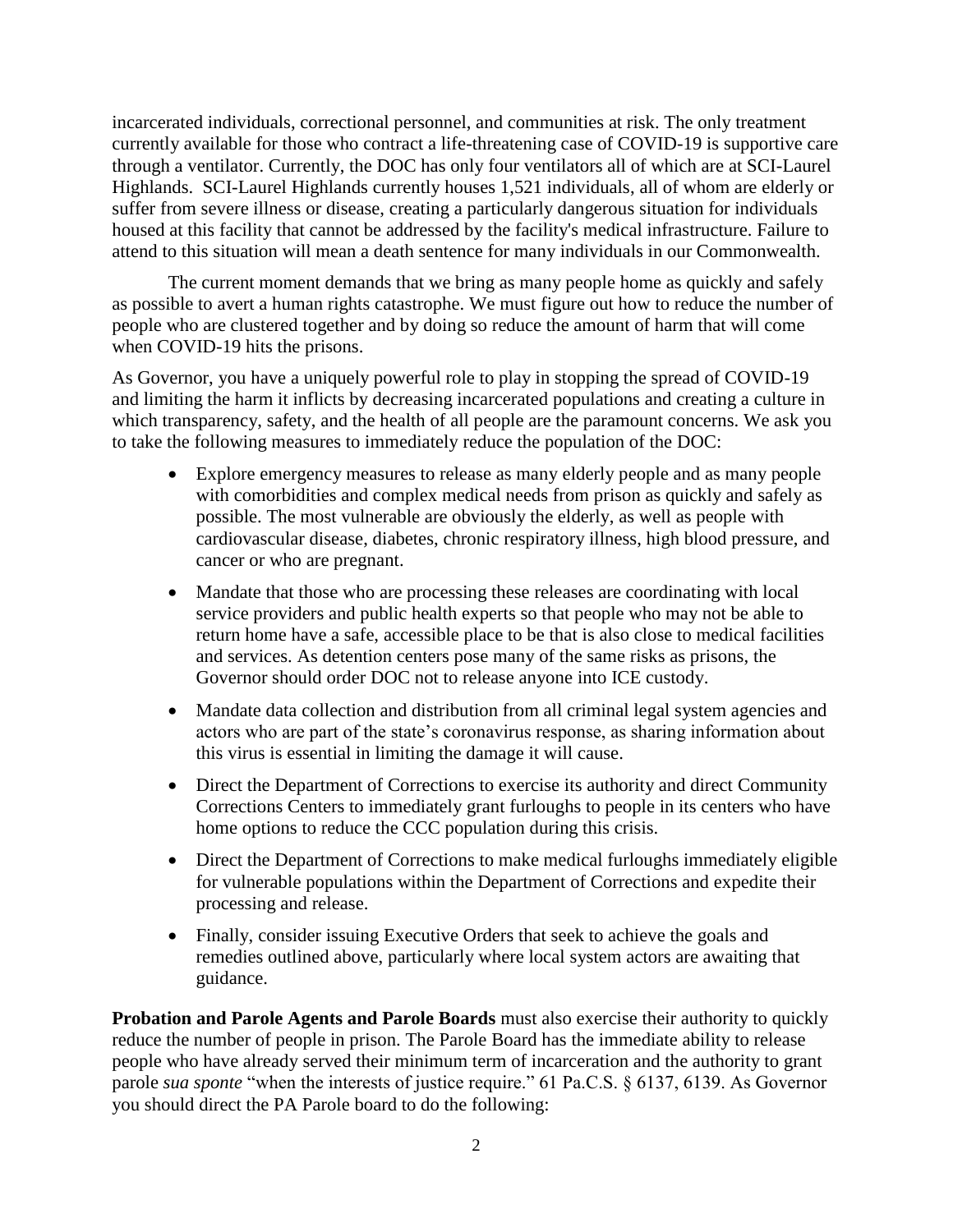- The Parole Board should expedite and expand release opportunities for incarcerated people, reducing the populations in prisons as recommended by health experts. The Parole Board and the DOC should work together to release as many people on parole as quickly and safely as possible. Criteria should be immediately established for people who have hit their minimum dates and are now parole eligible that gives them the presumption of parole if they have been misconduct free for a certain amount of time, have demonstrated rehabilitation, or are deemed low risk in other ways.
- For people who are not at their minimum dates– with a focus on populations identified by the CDC as particularly vulnerable – the PA Board of Parole should seize any and all opportunities to expedite that process to ensure that anyone who would be released from incarceration at any point has the opportunity to be screened for release immediately.
- Hearings should be waived for people meeting the categories of presumption of parole and they should be paroled immediately. For people not meeting those criteria, parole hearings should be expedited for all people currently parole-eligible so we can bring as many people home as possible
- Agents should cease in-person check-ins to accommodate the need for social distancing, and should allow check-ins to occur by voice or video call. Where those technologies are not accessible to a person under supervision, minimize or temporarily suspend check-in requirements. Additionally, agents should suspend enforcement of any mobility-restricting supervision conditions that impede a person's ability to seek medical care or to support loved ones who may have COVID-19.
- Parole agents must limit the number of people being incarcerated by suspending detainers and incarceration for technical (crimeless) rule violations.

**The Board of Pardons must act where it can act.** There are currently a number of applicants in the pipeline who are trying to have their sentences commuted. As Governor you should recommend that Lt. Governor Fetterman do the following:

- Convene an emergency session of the Board of Pardons to conduct merit review on the cases before them with an eye toward cases of people who are particularly vulnerable.
- Immediately conduct public hearings for all cases who are deemed meritorious in order to recommend as many people for commutation as possible.

In conclusion, it is essential that we limit the likelihood and extent to which prisons and community corrections centers might become local epicenters of COVID-19 infection. This means that actors within the criminal legal system must coordinate with and defer to local public health experts in limiting the risks presented by coronavirus and COVID-19 to people who come into contact with the system. It also means that we must draw down the prison population and reduce the crowding by bringing people home. Just as people work to create a fire break in the event of a wildfire so must we work to create barriers to limit the spread of infection and with it reduce the loss of life in the prisons and the communities that are connected to them. The time to act is now before it is too late and there is too much needless suffering.